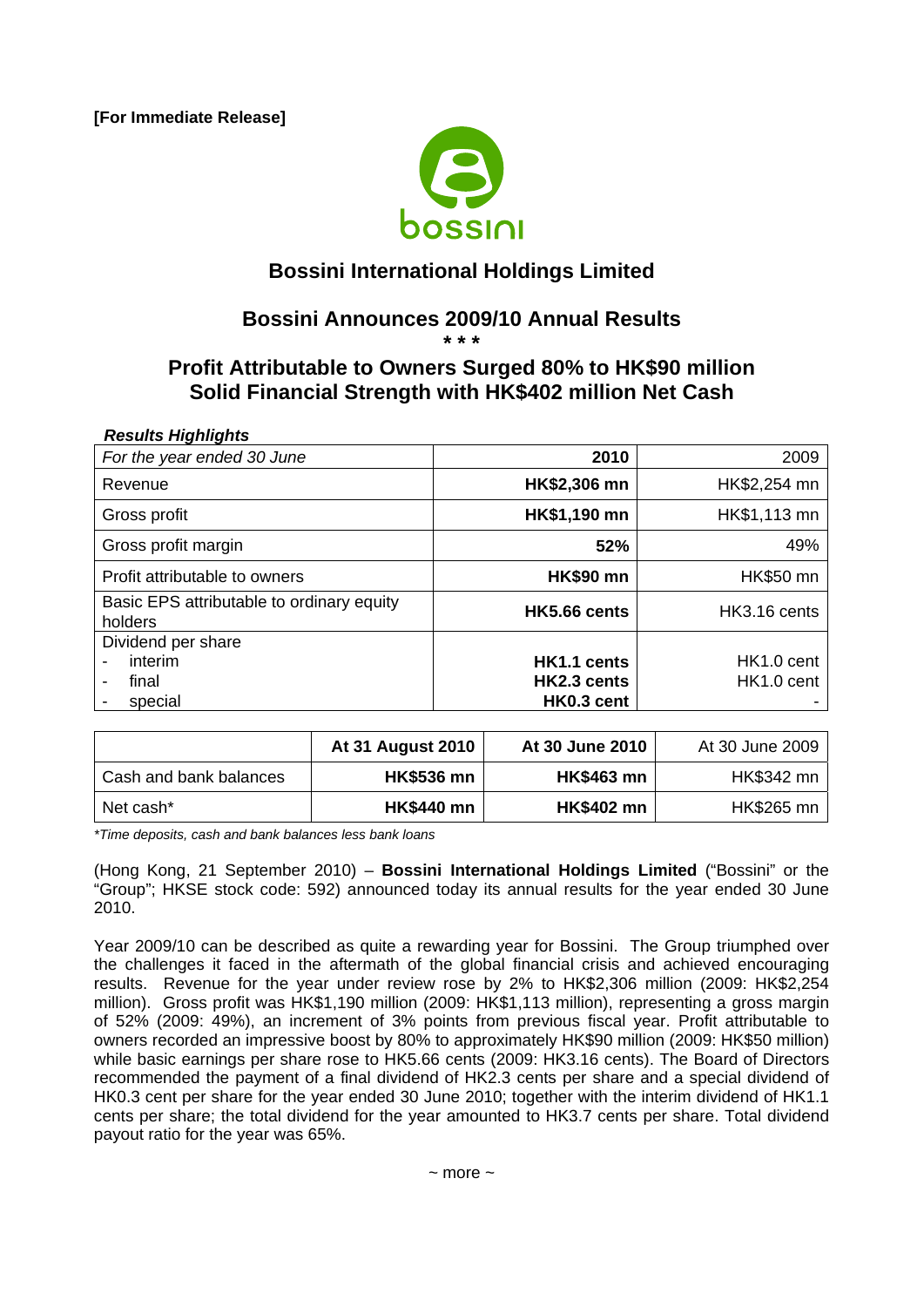*Bossini Announces 2009/10 Annual Results Profit Attributable to Owners Surged 80% to HK\$90 million Page 2*

The Group was in a healthy financial position during the year under review. Net cash balance amounted to HK\$402 million (2009: HK\$265 million) at 30 June 2010, representing a remarkable upsurge of HK\$137 million from the previous year.

Ms. Bess Tsin Man Kuen, Chairman of Bossini, said, "The first year in my position as the Chairman of Bossini was full of challenge, opportunity and growth. We operated in a complex and everchanging environment which to a very great extend challenged the management's capabilities in steering the Group in the right direction, managing our business effectively and efficiently, and responding to market changes swiftly and decisively. Our strategies focused on business expansion in the mainland China market, enhancing the "be happy" brand image and optimising internal operations. We believe these strategies have produced a strong foundation that will enable us to further bolster the profitability and growth of the group in a sustainable manner.

Despite the competitive operating environment and uncertain regional consumer demand in 2009/10, the Group's overall same-store sales recorded an encouraging 5% growth (2009: 3% decline). Notably, the Hong Kong market achieved a remarkable 11% (2009: 2% decline) samestore sales growth. This is attributable to strong brand awareness, strong retail sales growth in Hong Kong market, and the growing recognition of our brand value – "be happy". The mainland China market experienced a slight slump, posting a 1% same-store sales decline (2009: 5% growth), while other markets such as Taiwan, Singapore and Malaysia recorded same-store sales declines of 4%, 1% and 12% (2009: 12% decline, 8% decline and 1% growth) respectively.

Bossini has grown since its beginnings in 1987 into an apparel enterprise with 1,361 stores in 33 markets. The Group continued to capitalise the opportunities arise during the economic downturn, by using the advantage of lower capital costs to expand into markets with strong potential. As of 30 June 2010, Bossini had 611 (2009: 538) directly managed stores and 750 (2009: 640) franchised stores globally. Out of the 1,361 (2009: 1,178) stores in total, 733 (2009: 578) stores were located in mainland China. As a result, the overall retail floor area has significantly increased by 19%, to 445,300 sq. ft. (2009: 373,500 sq. ft.) in mainland China market, and also leading the group into a positive 13% sales growth to HK\$528 million (2009: HK\$468 million).

Our strong presence in the mainland China during the year under review has reflected its strong market growth potential, and more importantly, it emerged as the key growth driver in the medium to long term for our Group. Bossini aims to establish a stronghold in mainland China's growing apparel market with a plan to introduce over 230 new stores in the fiscal year of 2010/11, bringing the total number of stores in this region over 963. Moreover, the Group will also continue to invest and expand pragmatically and progressively in other markets of which a total of 8 new stores will be added to the Group's global distribution network. Total of 254 new stores will be added to the Group during the coming fiscal year.

"The global economies have shown signs of gradual recovery; and we are confident in and optimistic about the positive trends that guide us into the future ahead. To deliver sustainable growth and enhance profitability of the Group, our management is committed to achieve the following key objectives in the new fiscal year. These includes reinforcing our brand recognition, by enhancing the brand value of "be happy"; focusing on the expansion in the mainland China market to enlarge our distribution network coverage to second tier and smaller cities, and strengthening supply chain management to expedite to our response to market changes." Ms. Tsin said.

Ms. Tsin concluded, "We believe the accomplishment of these strategies will further develop our strong foundation which will preserve our leadership as one of the most valued apparel brand owner, retailer and franchiser in the Asia-Pacific region. "